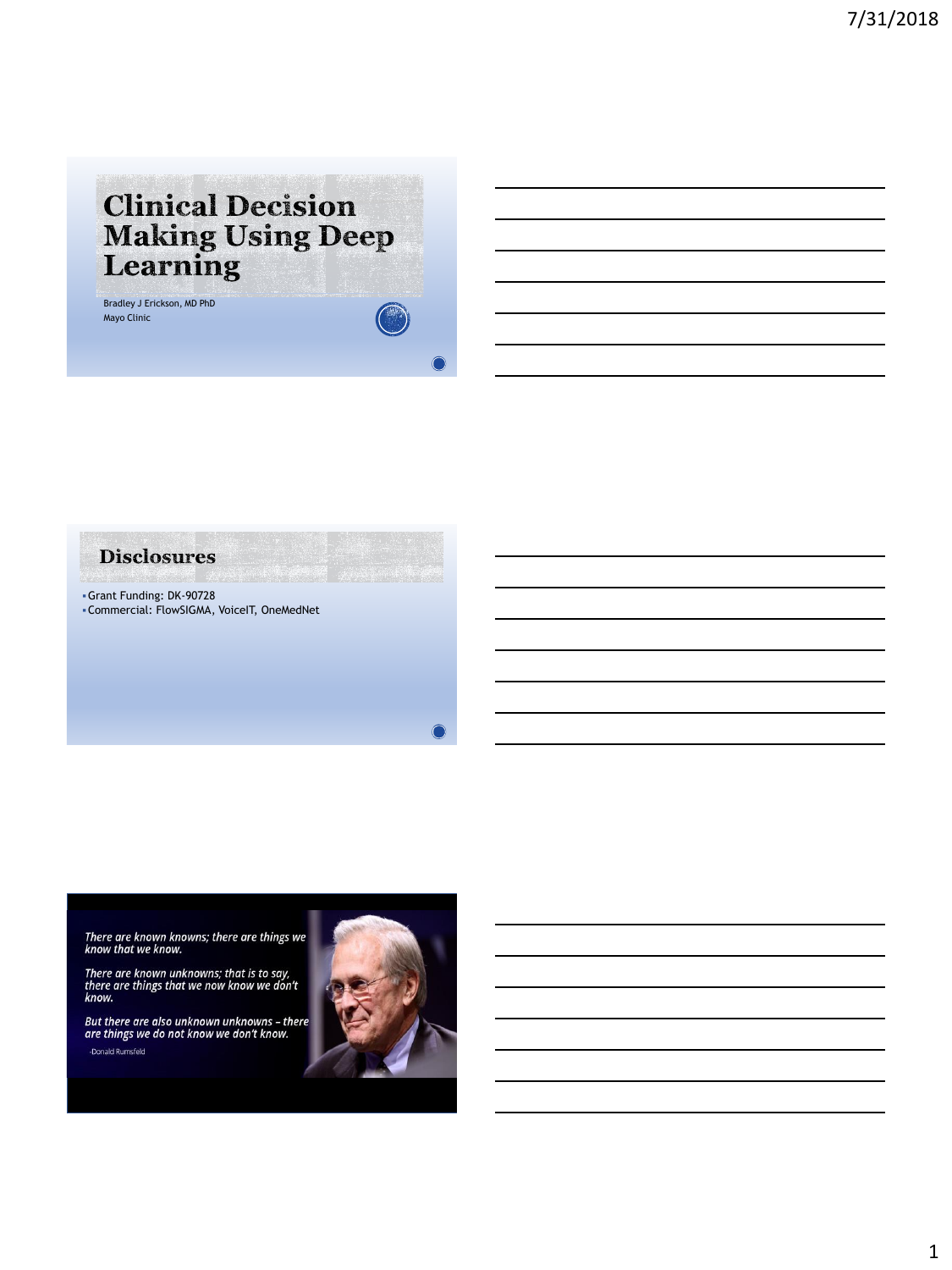There are known knowns; there are things we<br>know that we know.

There are known unknowns; that is to say,<br>there are things that we now know we don't know.

But there are also unknown unknowns – there<br>are things we do not know we don't know. -Donald Rumsfeld



There are known knowns; there are things we<br>know that we know.

There are known unknowns; that is to say,<br>there are things that we now know we don't know.

But there are also unknown unknowns - there<br>are things we do not know we don't know. -Donald Rumsfeld



There are known knowns; there are things we<br>know that we know.

There are known unknowns; that is to say,<br>there are things that we now know we don't know.

But there are also unknown unknowns - there<br>are things we do not know we don't know. -Donald Rumsfeld

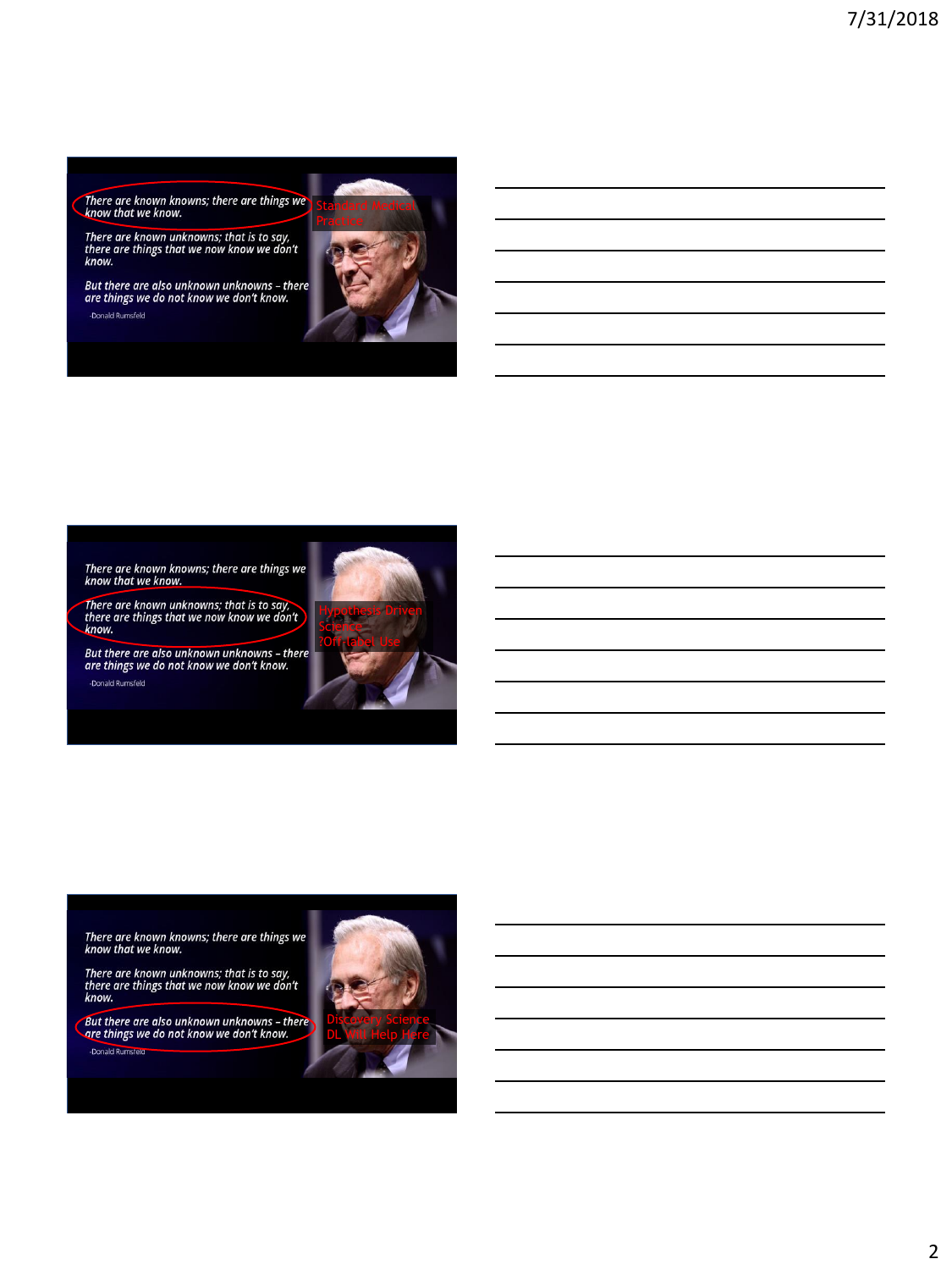## **Clinical Decision Making**

- ▪General Decision Making Requires
- Data
- Knowledge: meaning of data
- Judgement: meaning of data where knowledge is not decisively clear
- Trust: experience that judgements are defendable

◯

#### **Clinical Decision Making**

- **.** Decision Making Requires
- Data
- Knowledge: meaning of data
- Judgement: meaning of data where knowledge is not decisively clear ▪ Trust: experience that judgements are defendable
- ▪**Clinical** Decision Making *also* Requires
	-
	- Data Interpolation: **This** patient versus trial group Relevant research is often gray (no trial has 100% response rate)
	- Relationship between research outcomes and causality can be difficult to understand

◠

Anything you can do, AI can do better

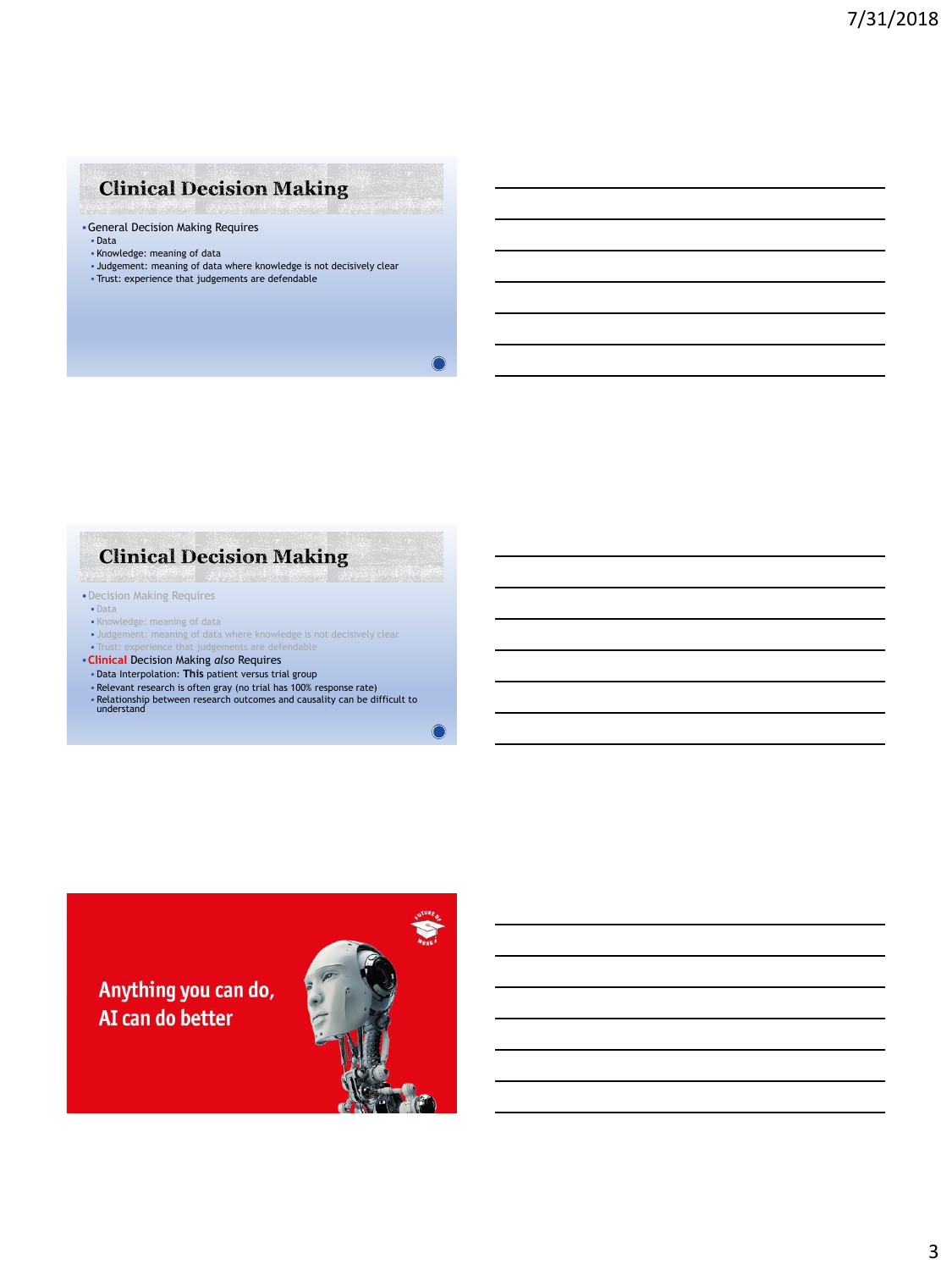# **Clinical Decision Making and DL**

▪DL requires much data

 $\bigcirc$ 

### **Clinical Decision Making and DL**

▪DL requires much data

▪DL requires much *annotated* data

 $\bigcirc$ 

# **Clinical Decision Making and DL**

- · DL requires much data
- ▪DL requires much *annotated* data
- ▪DL algorithms find associations, not proof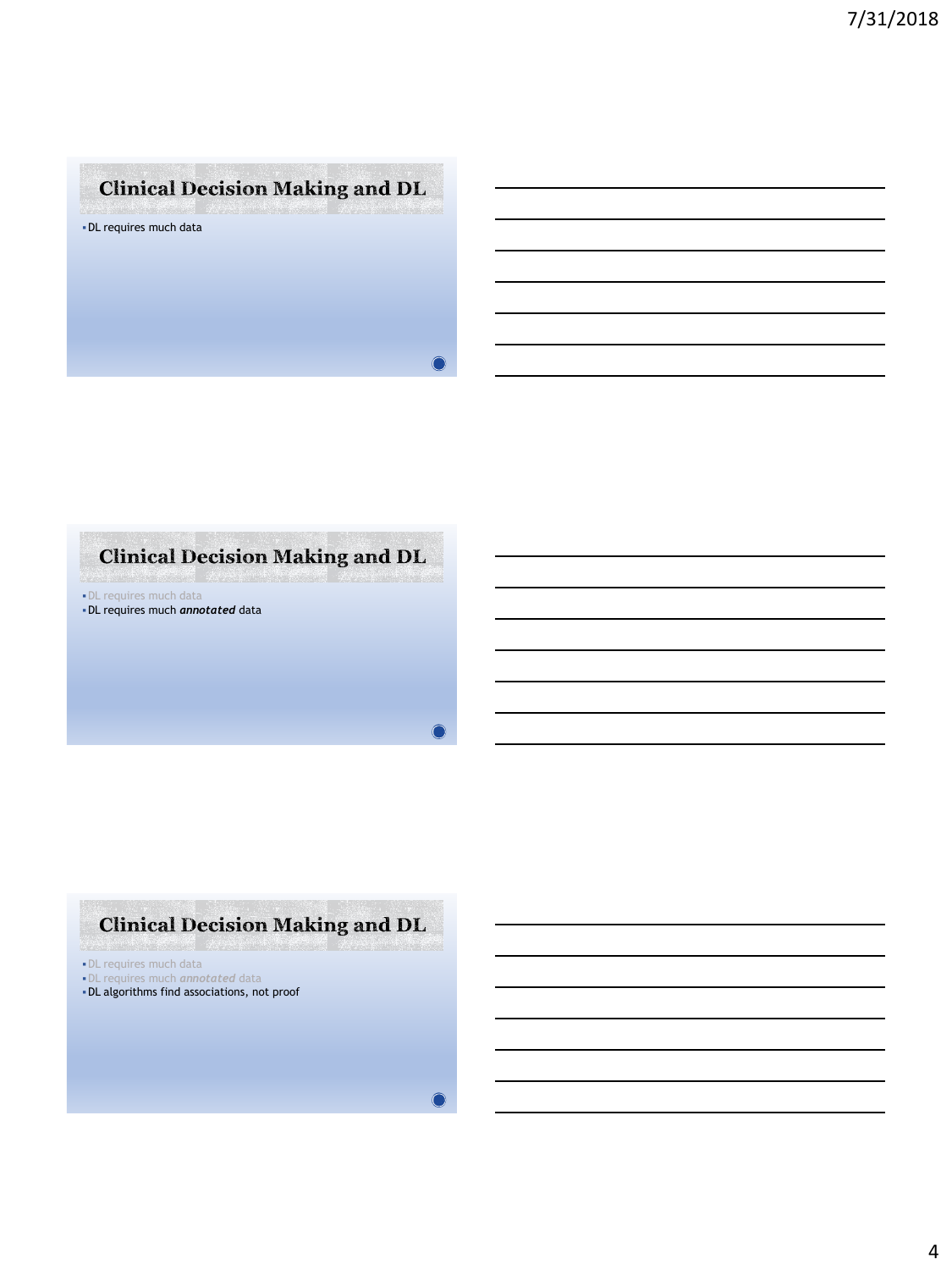#### **Clinical Decision Making and DL**

- ▪DL requires much data
- ▪DL requires much *annotated* data
- ▪DL algorithms find associations, not proof ▪DL algorithms have poor explain-ability (so far)

O

### **Clinical Decision Making and DL**

- ▪DL requires much data
- ▪DL requires much *annotated* data
- ▪DL algorithms find associations, not proof
- ▪DL algorithms have poor explain-ability (so far)
- ▪Proposed solutions must have clinical value

◠

# DL and Clinical Diagnosis

▪DL tools that increase 'attentiveness' ▪ Traditional role for screening CAD ▪ Usually most helpful to trainees or generalists

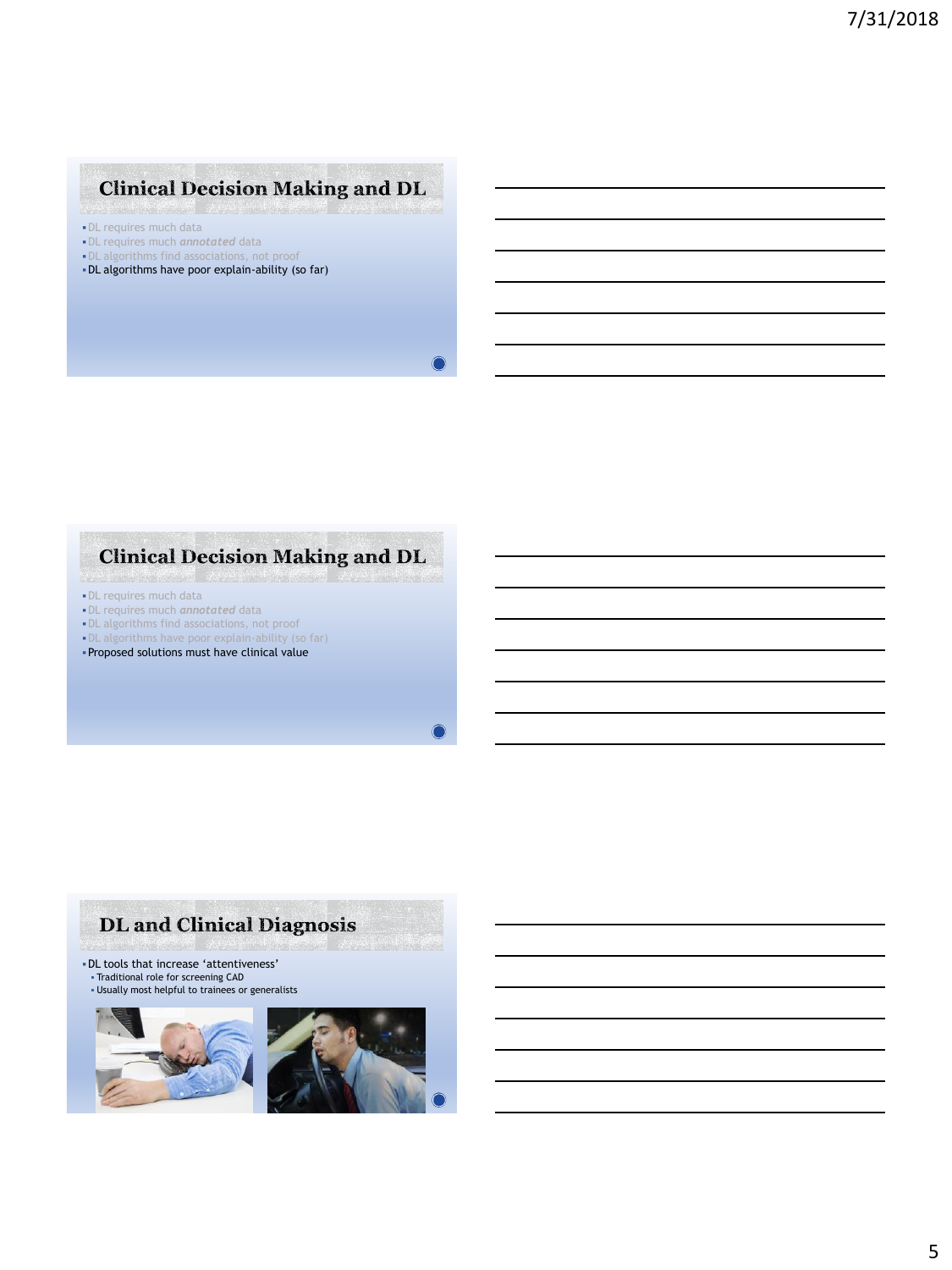



#### **DL** and Image Reconstruction

▪ Several papers have shown DL can reconstruct high quality ('normal dose') images with significantly reduced dose ▪ PET tracer dose

- 
- CT dose
- 
- MR acquisition time ▪This is likely to be readily accepted in medical imaging

 $\bullet$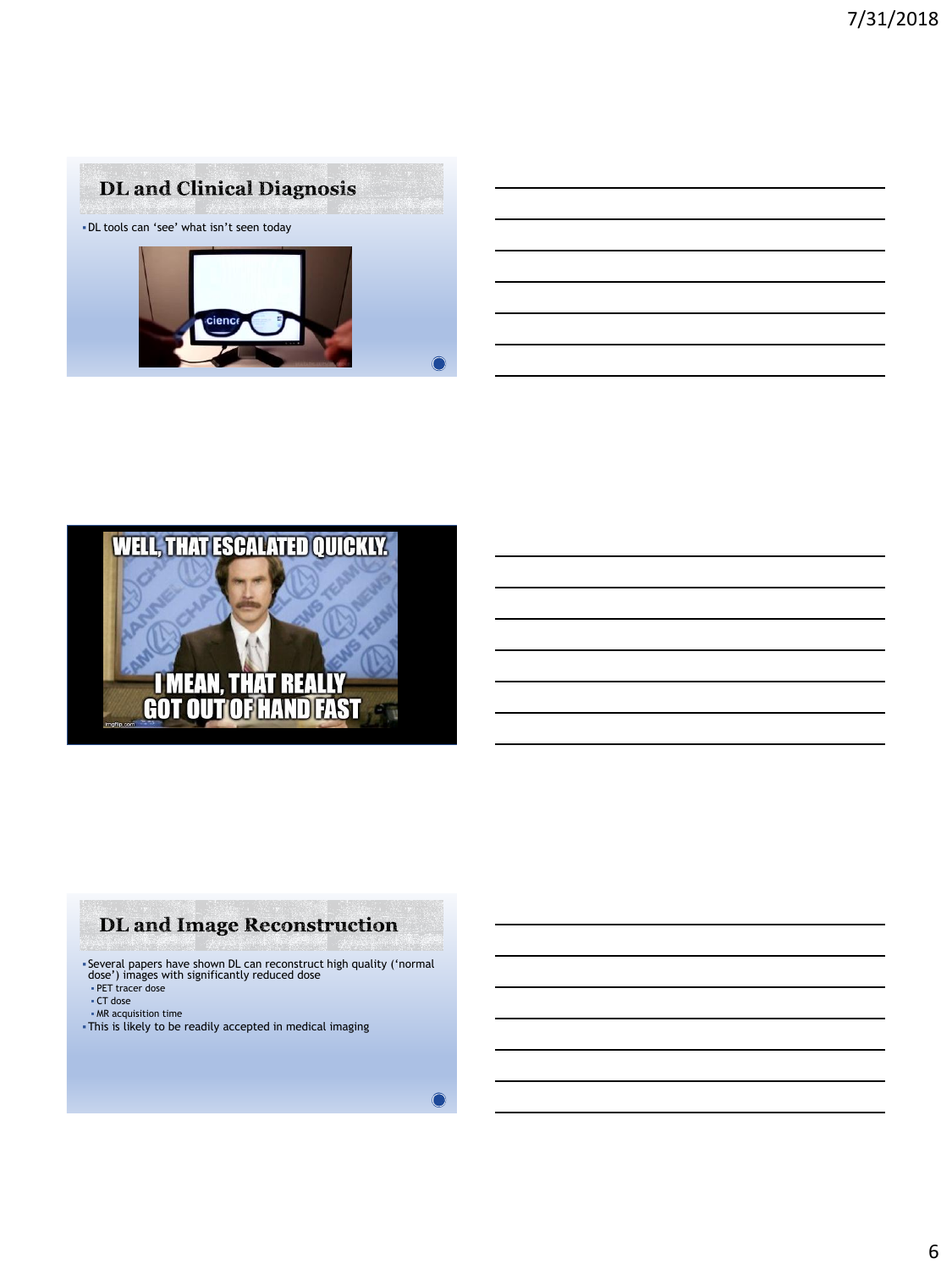

#### **Current Results: Brain** ▪Fully automatic segmentation of Brain ▪ 127 parts of the brain semi-automatically labeled with human expert verification ▪ 2000 train, 350 test ▪ 30 seconds to segment! MRI Truth Our Segmentation ▪Dice scores: ▪ Mean: 0.954 ▪ Range: 0.852 – 0.989

#### **Current Results: CT Abdomen**

▪ 100 CT abdomens for range of diseases

- 80 traced by 1 human, used for training ▪ 20 were used as test/truth
- Hand labeled by 5 ▪ STAPLE used to create 'truth'
- 
- 
- Dice scores range from 0.98 for liver to 0.7 for adrenals and renal veins Now using machine labeled as starting point for human correction

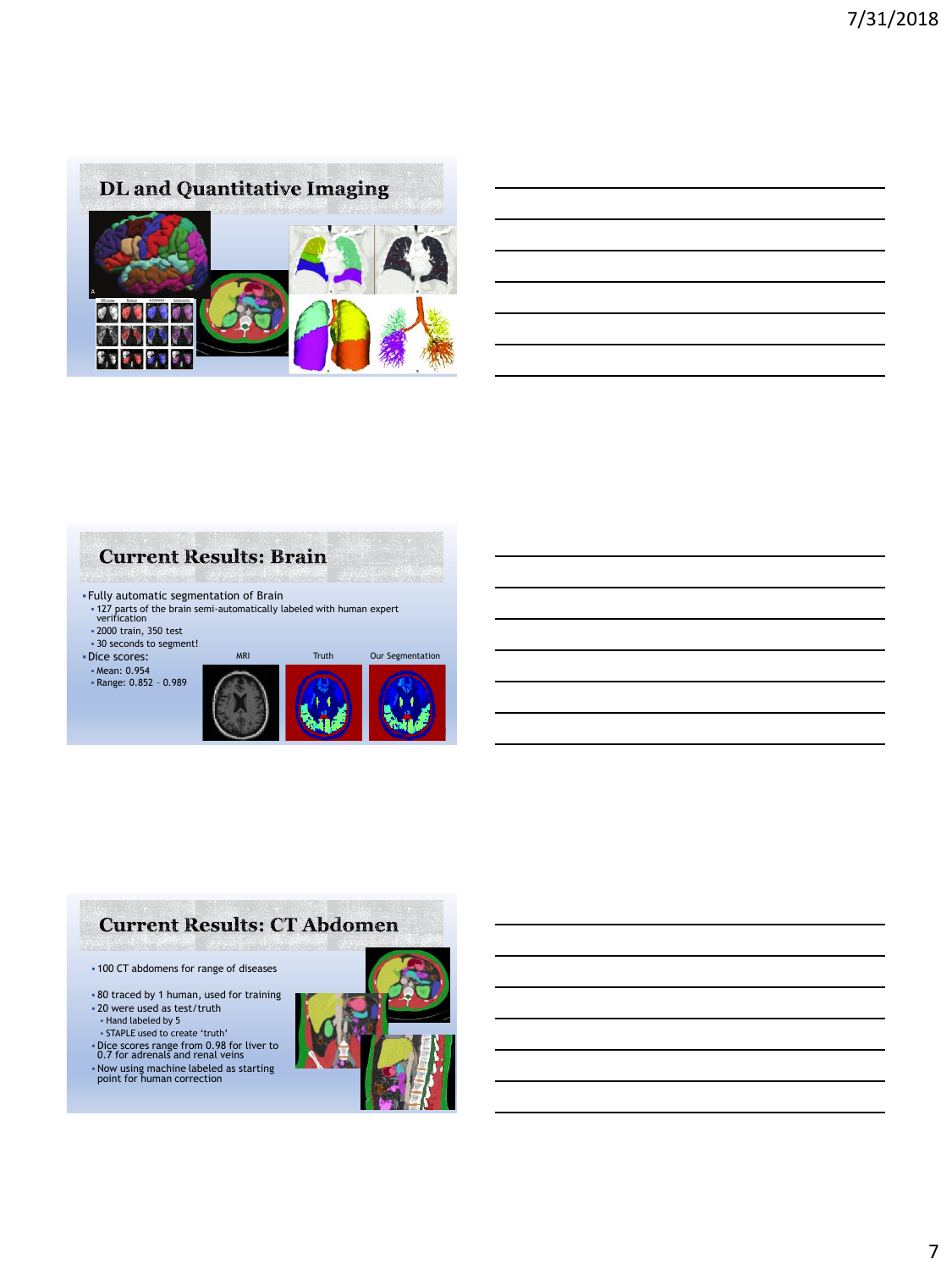### **DL Enables Radiogenomics**

N=498 subjects suing T2-weighted images from Mayo, UCSF, TCIA 398 for training, 100 for testing 50 layer ResNet, VGGNet, Inception

| 0.95<br>0.95<br>0.95<br>IDH1<br>0.91<br>0.85<br>0.87<br>1p19q Co-Del<br>0.89<br>0.91<br>0.93<br><b>ATRX</b><br>0.95<br>0.95<br>0.95<br><b>MGMT Methylation</b> | Marker | Sens | Spec | Accuracy |
|----------------------------------------------------------------------------------------------------------------------------------------------------------------|--------|------|------|----------|
|                                                                                                                                                                |        |      |      |          |
|                                                                                                                                                                |        |      |      |          |
|                                                                                                                                                                |        |      |      |          |
|                                                                                                                                                                |        |      |      |          |

\*Korfiatis, submitted



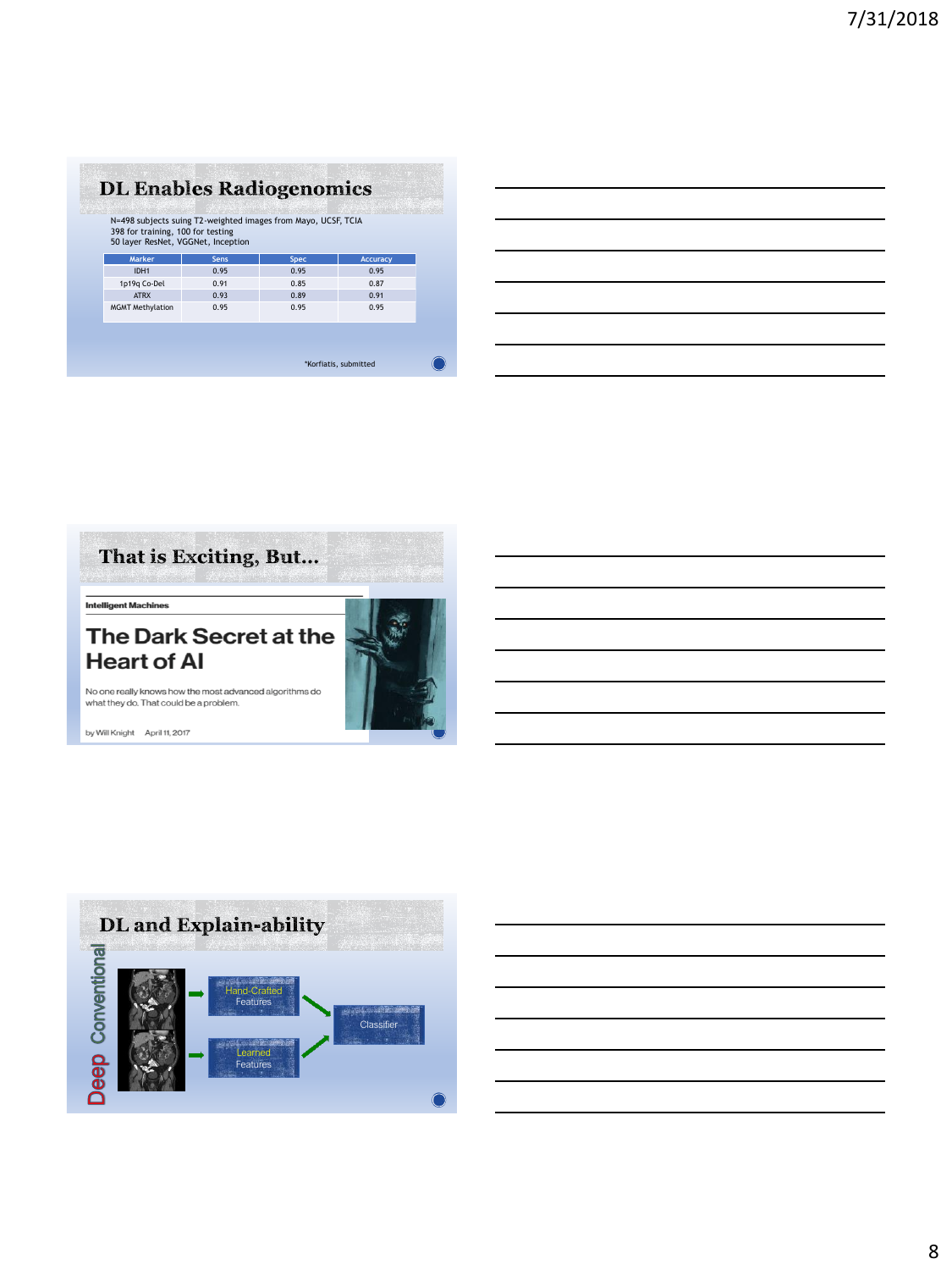#### **How are Features Determined?**

▪ Many traditional radiology features start with little physical basis

- Calcification
- Breast cancers have micro-calcifications (most calcification is not cancer)
- Gliomas usually have no calcifications, but if they do, they are coarse
- Lymphomas don't calcify until they are treated
- The pathological correlate can be seen, but not always fully explained.
- Expected imaging methods based on pathology sometimes don't turn out due to complexity of the living human environment or because we don't fully understand the biology (which can lead to new insights)





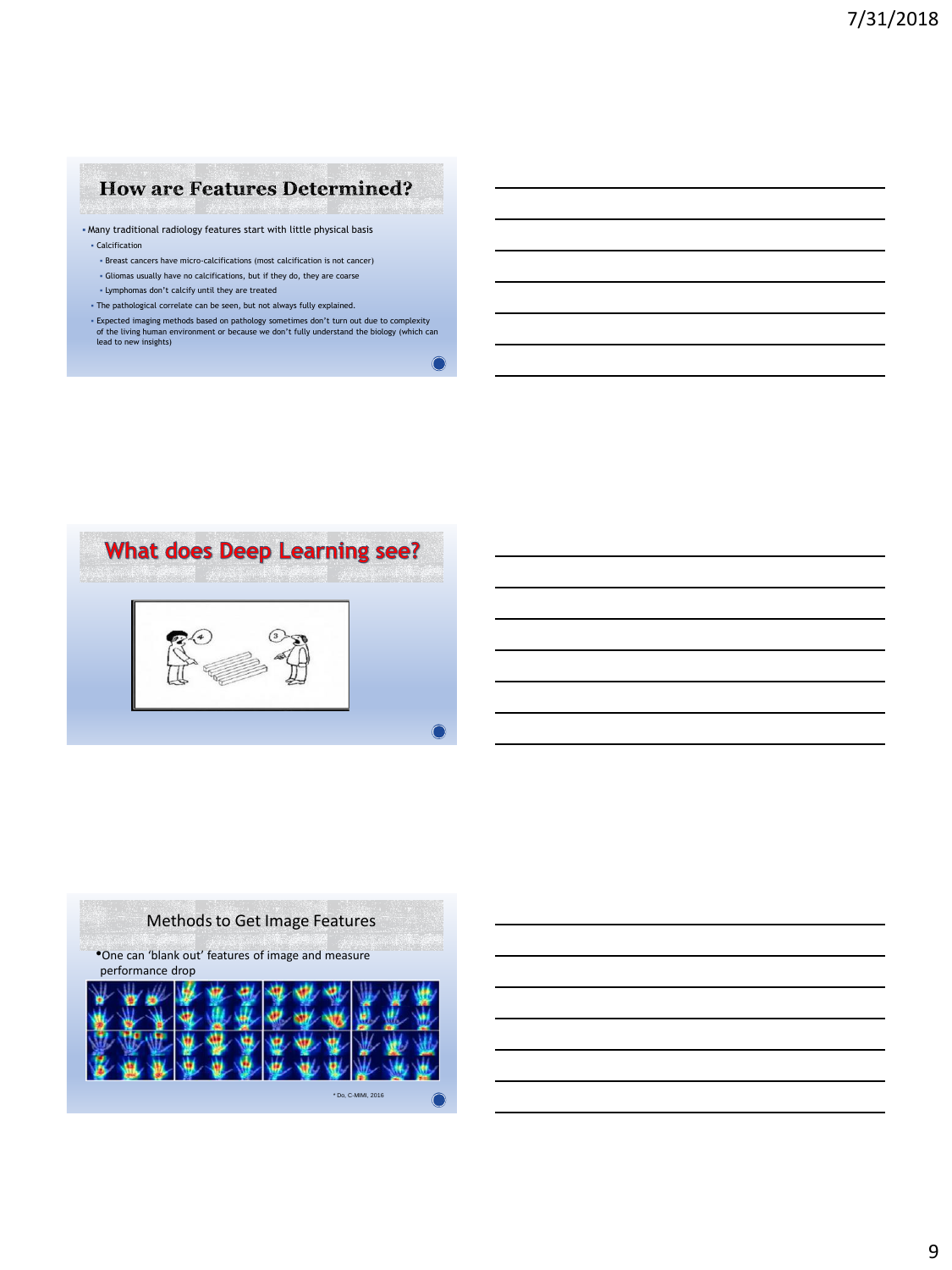

#### **Implementation Issues**

▪What is the impact of acquisition technique? ▪ Some diseases will be impacted more

▪ Device makers are best positioned to address this

◠

# **Implementation Issues**

▪Who is responsible for results / reliability ▪ Device manufacturers ▪ Medical Doctor